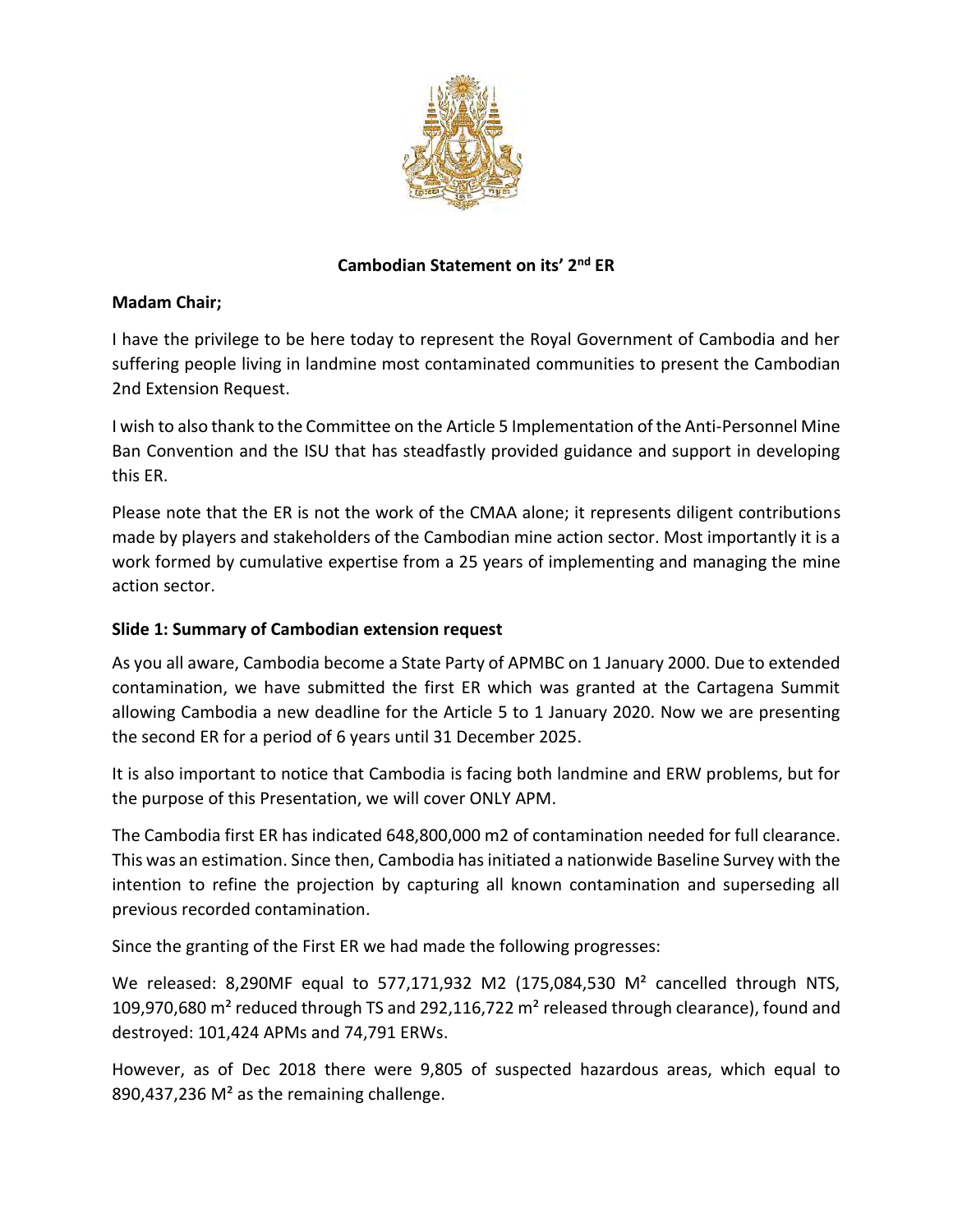#### **Slide 2: Rationale for requesting an extension**

The nature of conflicts has left Cambodia with more problems to face, hence, we are only able to address half of the AP mine problem. Clearly, we are not able to meet the first ER obligation. There were many factors contributing to this. They remain as rationale for the second ER as well. These include:

- (1) clearly based on the result of the baseline survey, the **sheer scale of the problem** including ERW;
- (2) demining **technologies and methodologies available** to us; we improved and carefully introduced them as we go to assure their practicality, effectiveness, efficiency and safety for our operators and end users;
- (3) **available international donor funds** to support demining operation, which we have tried to sustain by being creative in our approaches despite global funding limitations; and
- (4) given the sheer scale of contamination; our demining resources would need to be **allocated to high priority areas**, to minimise casualties and support development.

There were other factors hindering clearance such as:

- (1) un-demarcated border areas, in particular bordering with Thailand;
- (2) available resources, which directly linked to the availability of funding;
- (3) some areas remained inaccessible such as forests, flood areas;
- (4) competing development priorities and demands; and
- (5) some data discrepancies.

# **Slide 3 Amount of time requested and Rationale to support the ER**

In formulating the remaining challenges, we took the following considerations:

- As of December 2018, there were 890,437,236 square meters of AP mine affected land area remaining in Cambodia
- By December 2019, we are expected to release 84,250,000 square meters of AP mine affected land.
- Therefore from the  $1<sup>st</sup>$  January 2020, there will be 806,187,236 square meters of AP mine affected land area that need to be released by 2025.

The Cambodia National Mine Action Strategy 2018-2025 outlines our full commitment to the Maputo +15 Declaration; it aims to release all known landmine contaminated areas by 2025 (NMAS Goal 1) . We are therefore seeking a six-year extension under Article 5, paragraph 1, from 1 January 2020 to 31 December 2025.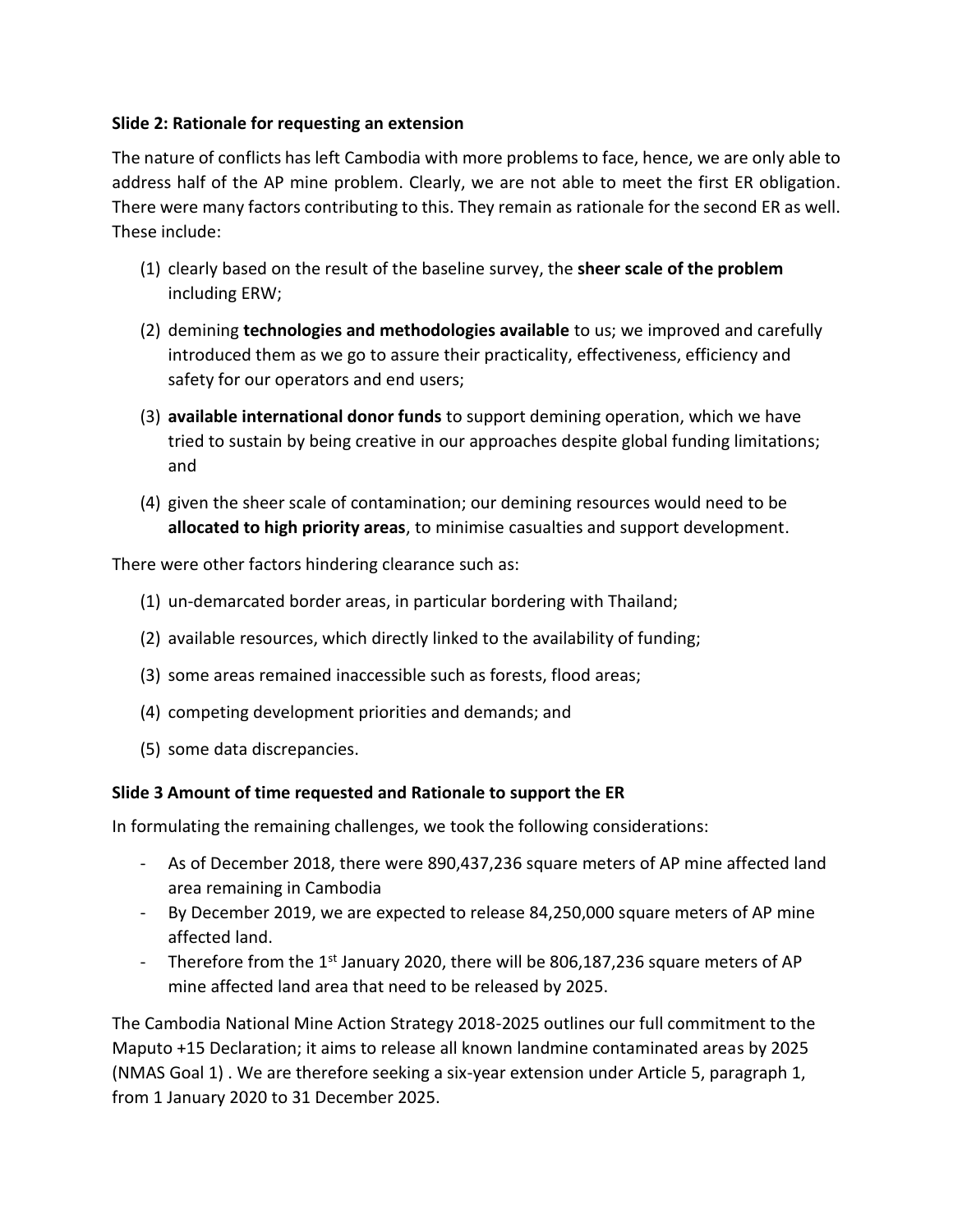# This requested six-year period is grounded on:

- The AP mine problem throughout Cambodia is better quantified by completing BLS activities in the remaining 73-unsurveyed/partially surveyed districts by 2020;
- By January 2020, there are only 806,187,236 square meters of AP mine affected land needed to be released by 2025.
- For 2020-2021 Cambodia plans to release the identified 500 priority villages located in the most contaminated provinces and to render them mine-free by 2021 with a total area of 220,000,000 square meters to be released.
- The required human resources to complete the job **are known**, with at least 2,000 additional deminers needed to meet the 2025 known AP mine-free goal. It is expected that the **military personnel** from the Royal Cambodian Armed Forces will be trained and deployed to meet with this additional 2000 deminers.
- The required approaches for financial resources **are known**. Cambodia will:
- (a) Continue seeking international contributions as per our resources mobilization concept;
- (b) Continue its current funding practice;
- (c) Contribute resources to the deployment of additional deminers; and
- (d) RGC continue to provide support plus its counterpart funds of 10 per cent on any contribution made to the new mine action related activities in Cambodia.

# **Slide 4: Resources required**

To execute the mine action job to 2025, we are going to need a Total: US\$377 million, of which:

# 165 million for releasing 100% of all known mined areas; with the annual budget of 24 million

121 million for releasing 80% of prioritised cluster munitions areas; with an annual budget of 15 million

39 million for addressing 100% ERW contamination problems; with an annual of 6 million; and

52 million for sector management including coordination, monitoring, regulation, internal cooperation, IM, QM, MRE, VA, Gender, training and so forth with an annual of 6 million

# **Slide 5: Remaining challenges:**

To release 806,187,236 M2 of the remaining landmine challenges, Cambodia will need 6 year period starting from 1<sup>st</sup> January 2020 to 31<sup>st</sup> December 2025 with resources required around 165 million USD.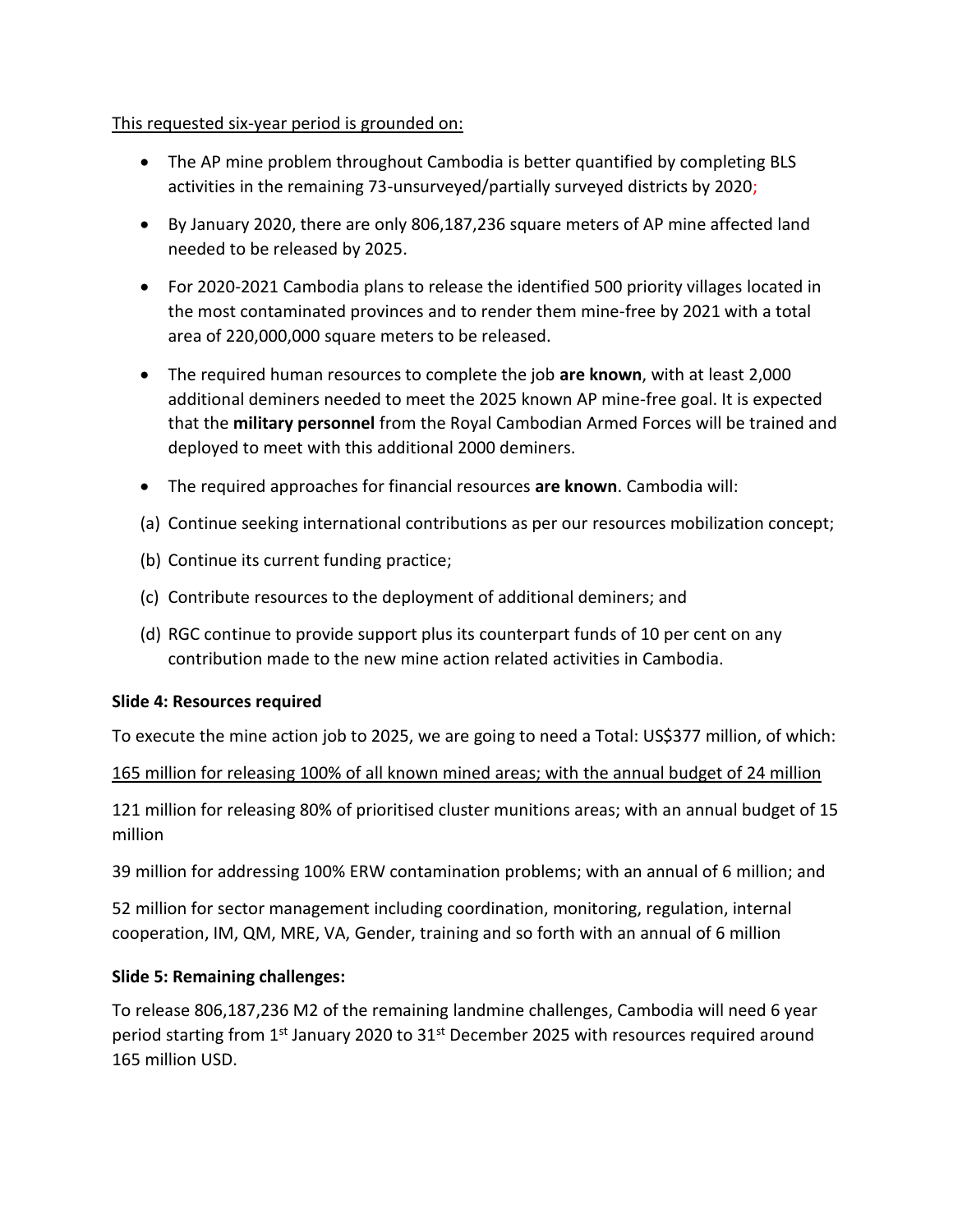#### **Slide 6: Work plan/land release targets**

Accordingly, we set our targets and planned to release:

2019: 84,250,000 m2 2020 and 2021: 110,000,000 m2 when additional deminer gradually come on board 2022 to 2025: We set to increase to 146,546,809m2 annually as additional deminers are fully operational

#### **Slide 7: Indicative work plan**

Early in the presentation, I mentioned about the 500 priority villages to be released in 2020 and 2021. They are from the most APM contaminated provinces in Cambodia which amount to 220,000,000 sqm

#### **Slide 8: Challenges and Needs:**

Achieving our goal will require overcoming many challenges; those include:

- Insufficient funding,
- Dealing with security issues,
- Finalizing the remaining of the baseline survey; again it is also an issue of funding
- Climate change, which in many irregularity of very hot/dry and rainy/flood climate
- Equipment such as demining tools and equipment, vehicles, etc.
- A funding of 165 million earmarked for APM contaminated area released

| A funding of 165 million earmarked for APM contaminated area released                                                  |                                                                                                   |      |      |      |      |            |
|------------------------------------------------------------------------------------------------------------------------|---------------------------------------------------------------------------------------------------|------|------|------|------|------------|
|                                                                                                                        | 2020                                                                                              | 2021 | 2022 | 2023 | 2024 | 2025 TOTAL |
| Landmine contamination (sqm)                                                                                           | $110,000,000$ $110,000,000$ $146,546,809$ $146,546,809$ $146,546,809$ $146,546,809$ $806,187,236$ |      |      |      |      |            |
| Landmine land release budget (\$)  22,550,000  22,550,000  30,042,096  30,042,096  30,042,096  30,042,096  165,268,384 |                                                                                                   |      |      |      |      |            |
|                                                                                                                        |                                                                                                   |      |      |      |      |            |

• Technical assistance to cope with the change in climate.

#### **Closing:**

#### **Madam Chair,**

The Cambodia Government has made enormous effort to bring peace and prosperity to its people. We have gained a hard-earned peace, and achieved remarkable socio-economic development progress.

It has been over half a century since regional and civil conflicts began and over 40 years since the genocidal rule. Now for the first time in our history, spanning over 150 years, we have achieved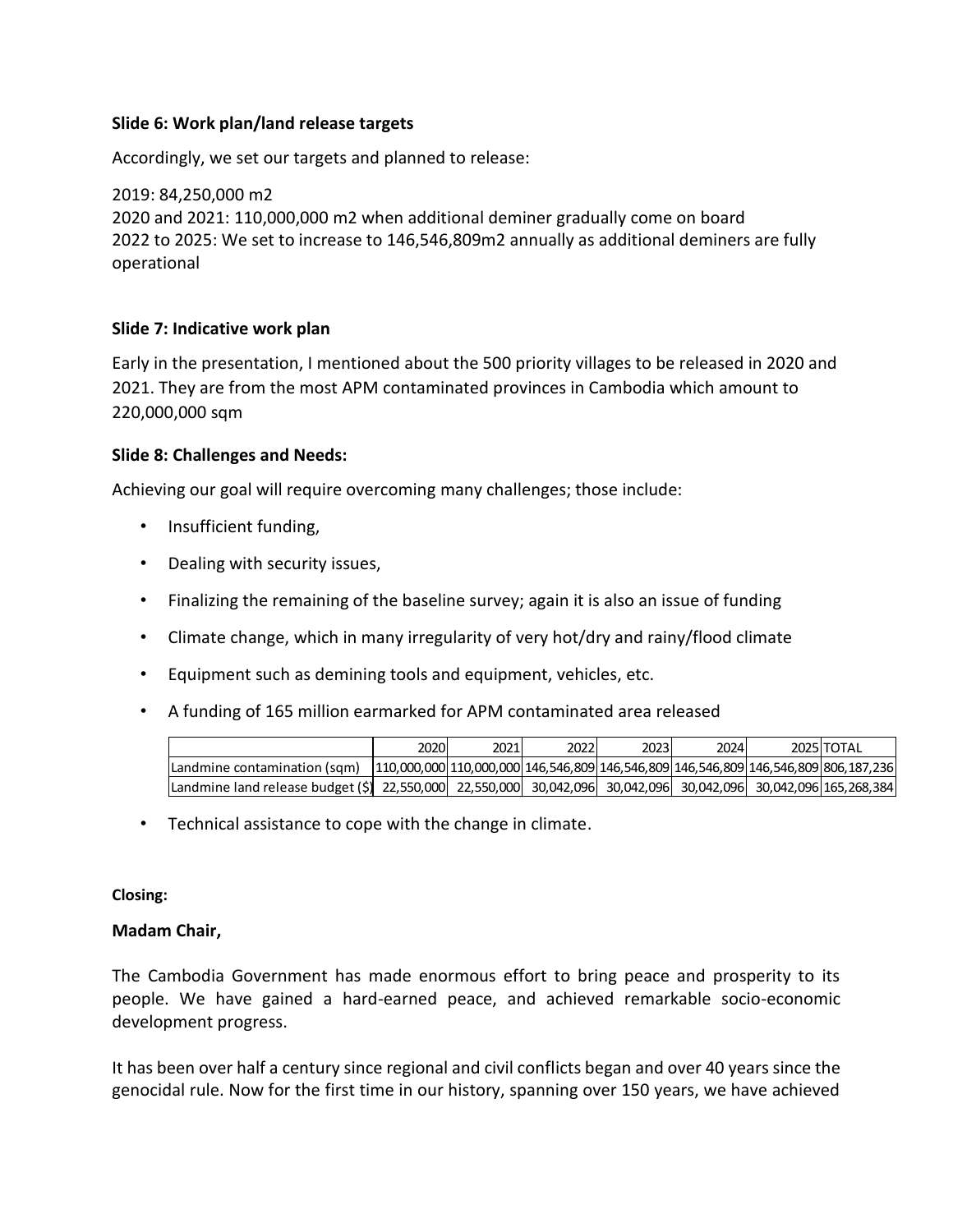one nation united, celebrating and loving our diverse differences. All of which, would not have been possible without the sacrifices and tireless efforts of the international community, our people and leaders.

Our dream is to once and for all end the threat of landmine; when we can say:

"the mines have been cleared and our heroic de-miners can turn their skills to help other countries on peacekeeping missions", and "when doctors no longer have to make the terrible decision to amputate a leg".

The Cambodian mine action sector is optimistic that it is capable to meet its obligation by the end of this 2<sup>nd</sup> extension period. The sector is committed to be effective and efficient in managing and implementing mine action program, its workplan and key actions set forth in the Cambodian National Mine Action Strategy 2018-2025; and most importantly, securing adequate finance and other resources to assure our deminers would have sufficient means to do their job safely and well.

Once again, on the behalf of the Royal Government of Cambodia and her people, I strongly hope, our request met the committee requirement and Cambodia is allowed an opportunity for its 2<sup>nd</sup> Extension to end the suffering.

I am ready for any questions you may have.

Thank you!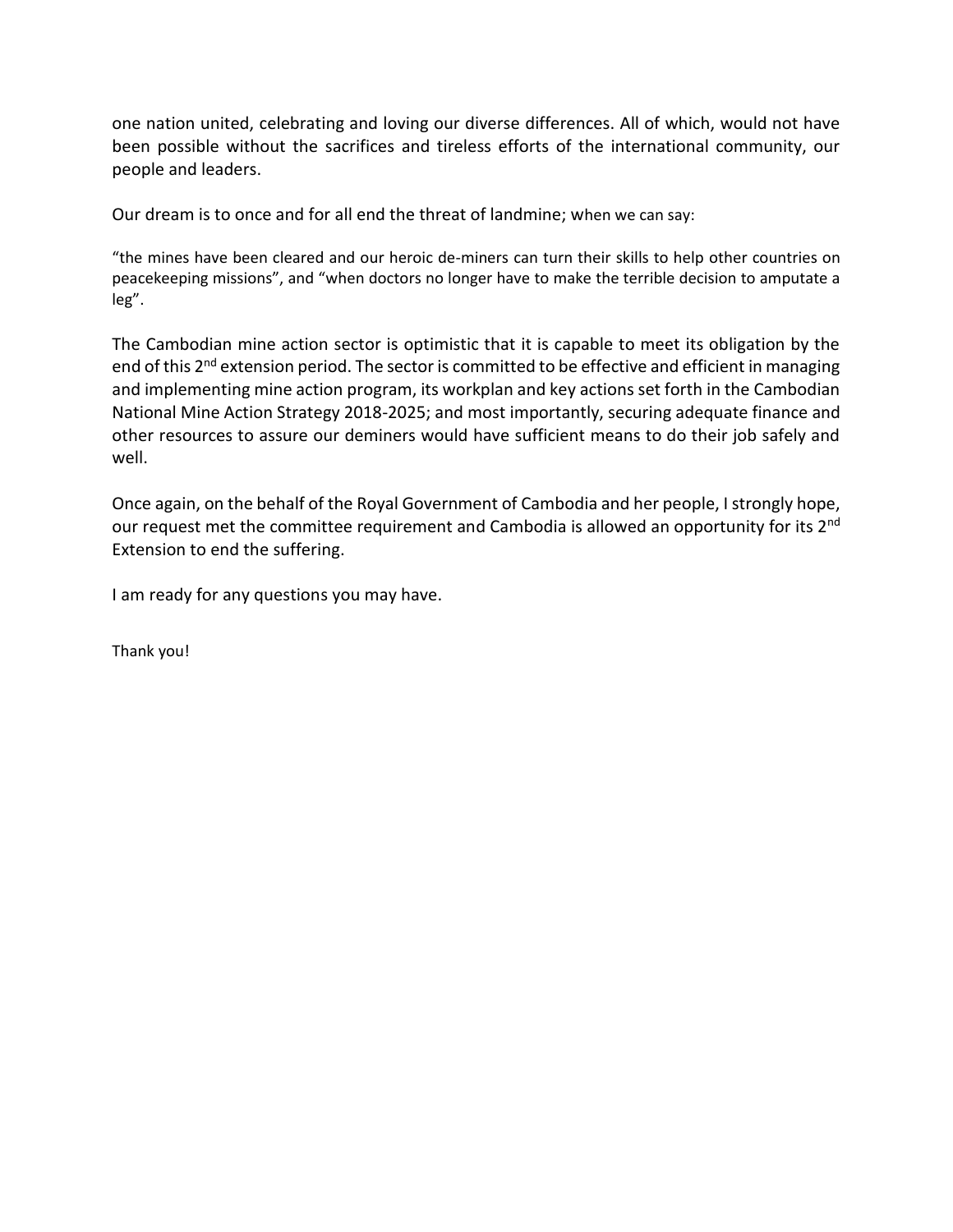1



**Nation Religion King**

# **Cambodian 2nd Extension Request**

**01 Jan 2020 to 31 Dec 2025 (6 years)**

| 1 <sup>st</sup> extension period                                                         | 01 January 2010 to 31 December 2019                                                                                                                                                                                                                                                  |
|------------------------------------------------------------------------------------------|--------------------------------------------------------------------------------------------------------------------------------------------------------------------------------------------------------------------------------------------------------------------------------------|
| Estimated challenge at<br>the start of 1 <sup>st</sup><br>extension period (Jan<br>2010) | 648,800,000 m <sup>2</sup> (648 km <sup>2</sup> )                                                                                                                                                                                                                                    |
| Progress made since<br>the start of 1 <sup>st</sup><br>extension request until<br>2018   | Released: 577,171,932 m <sup>2</sup> (8,290 minefields)<br>• 175,084,530 $m^2$ (175 km <sup>2</sup> ) released by NTS<br>$\cdot$ 109,970,680 m <sup>2</sup> (110 km <sup>2</sup> ) released by TS<br>$\cdot$ 292,116,722 m <sup>2</sup> (292 km <sup>2</sup> ) released by clearance |
|                                                                                          | APM destroyed: 101,424                                                                                                                                                                                                                                                               |
|                                                                                          | ATM destroyed: 1,560                                                                                                                                                                                                                                                                 |
|                                                                                          | ERW destroyed: 73,231                                                                                                                                                                                                                                                                |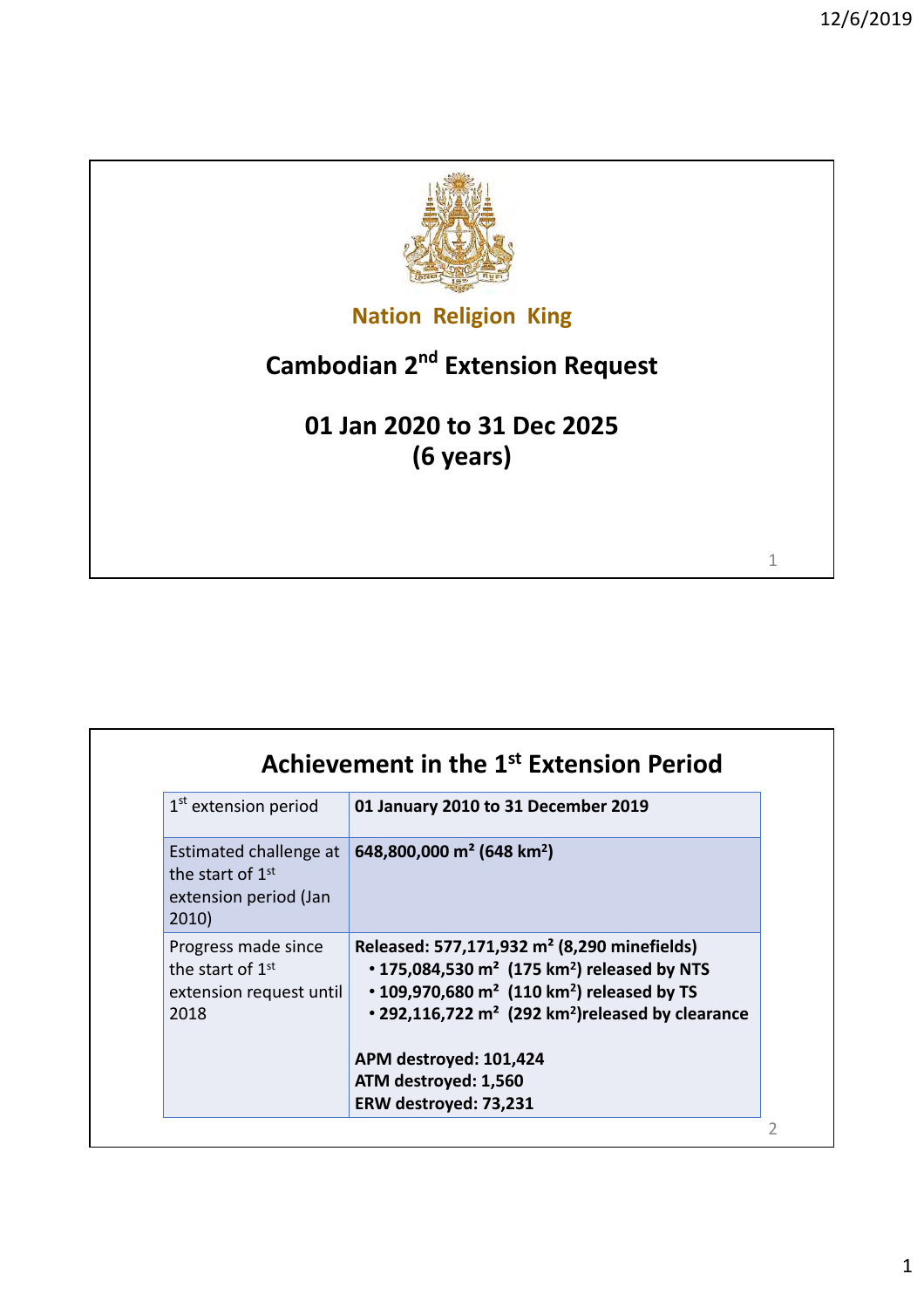| 1,823 km <sup>2</sup><br>Area cleared/released<br>1,064,354<br>APM found and destrouyed |
|-----------------------------------------------------------------------------------------|
|                                                                                         |
|                                                                                         |
| 24,840<br>ATM found and destroyed                                                       |
| 2,775,748<br>ERW found and destroyed                                                    |

|                                               | 2 <sup>nd</sup> Extension Period Requested                                    |
|-----------------------------------------------|-------------------------------------------------------------------------------|
| 31 December 2018                              | Remaining challenge as of 890,437,236 m <sup>2</sup> (890 km <sup>2</sup> )   |
| Target for 2019                               | 84,250,000 m <sup>2</sup> (84 km <sup>2</sup> )                               |
| 31 December 2019                              | Remaining challenge as of   806,187,236 m <sup>2</sup> (806 km <sup>2</sup> ) |
| 2 <sup>nd</sup> extension period<br>requested | 01 January 2020 to 31 December 2025 (6 years)                                 |

4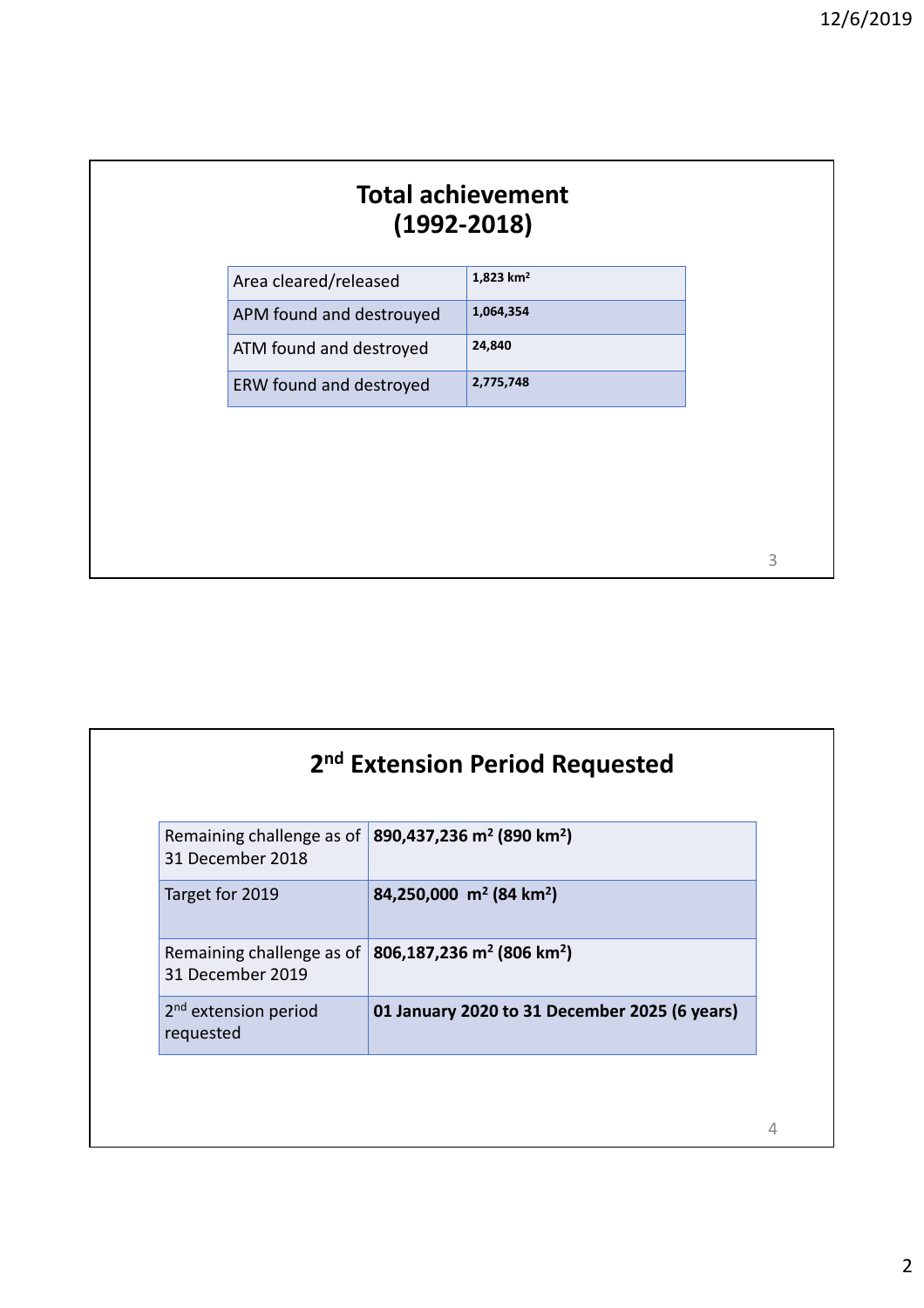

# **Rationale for the 2nd Extension**

Circumstances that impede the ability of Cambodia to fulfil its mine clearance obligations under Article 5:

- 1. Sheer scale of the problem,
- 2. Demining technologies and methodologies available,
- 3. Funding available to the sector, and

6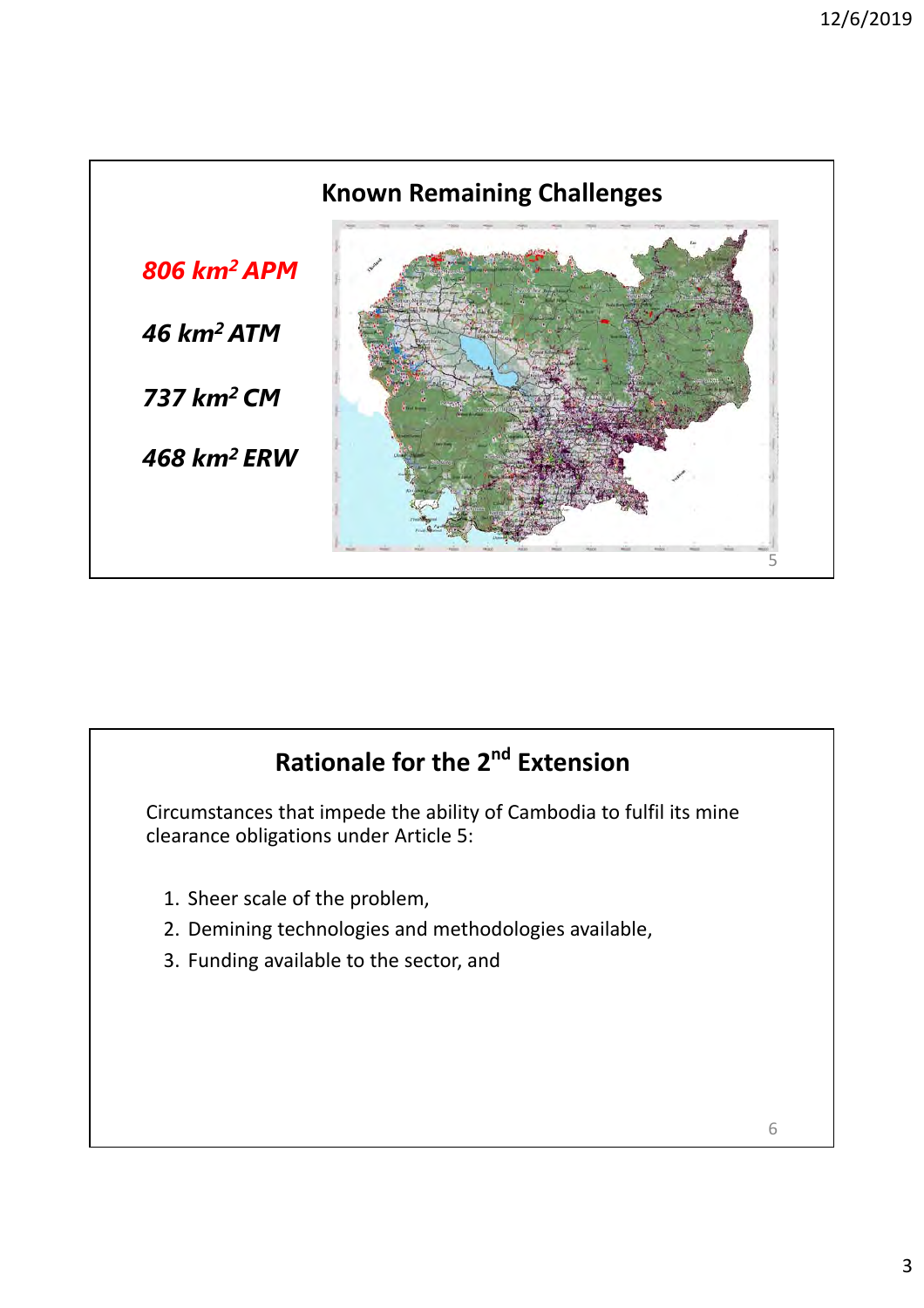

| <b>Description</b>                    | <b>Total fund need</b><br>(Million US\$) | <b>Annual need</b><br>(Million US\$) |
|---------------------------------------|------------------------------------------|--------------------------------------|
| <b>AP mine contamination</b>          | 165                                      | 24                                   |
| Cluster munitions contamination (80%) | 121                                      | 15                                   |
| <b>ERW</b> contamination              | 39                                       | 5                                    |
| Sector management                     | 52                                       | 6                                    |
| <b>Total</b>                          | 377                                      | 50                                   |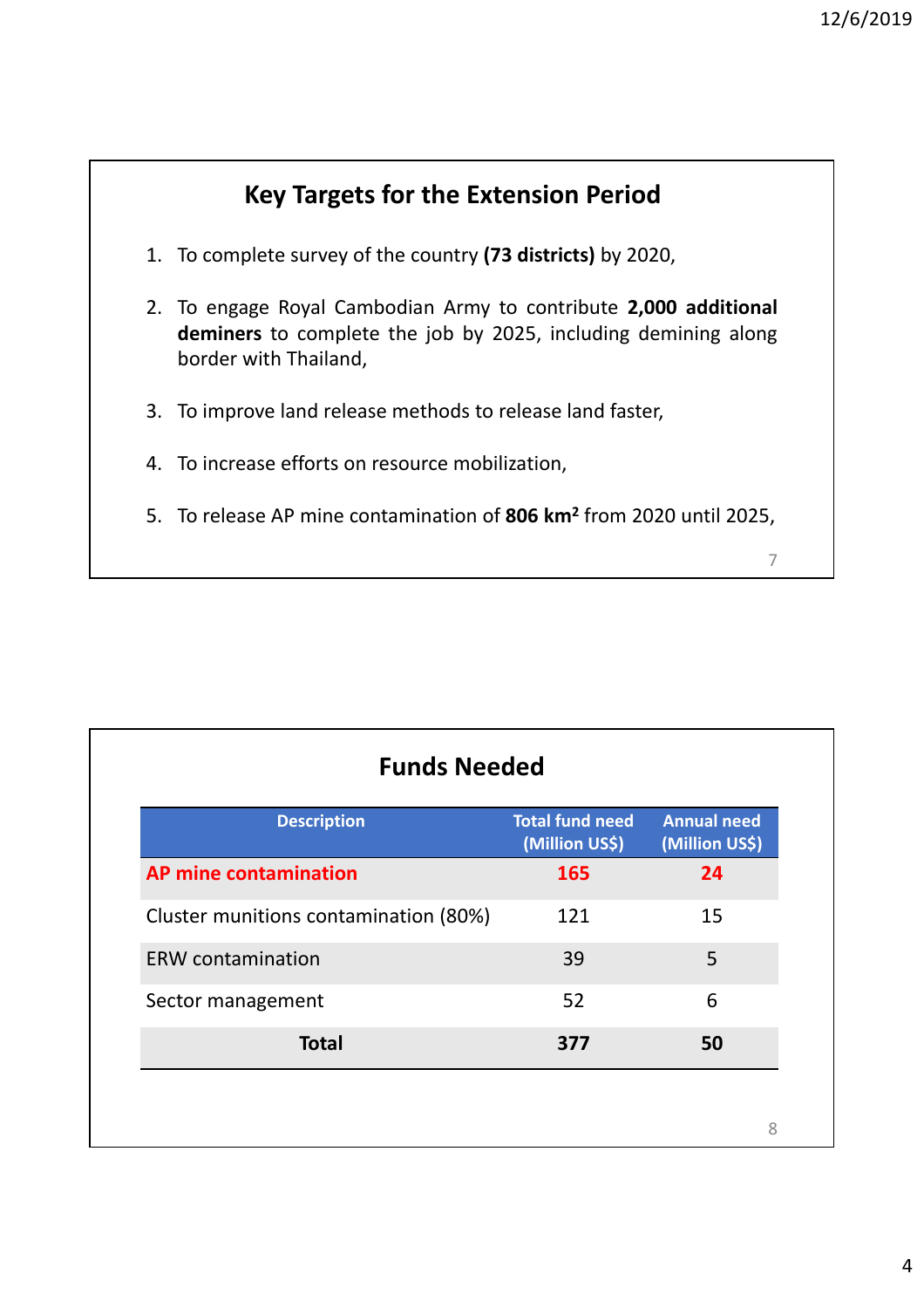| <b>Target provinces</b><br>$(2020 - 2021)$ | No. of<br>villages | <b>Size of SHA</b><br>(sqm) |                         | 2020        |                         | 2021        |
|--------------------------------------------|--------------------|-----------------------------|-------------------------|-------------|-------------------------|-------------|
|                                            |                    |                             | No. Vil.                | SHA (sqm)   | No. Vil.                | SHA (sqm)   |
| <b>BATTAMBANG</b>                          | 380                | 213,133,756                 | 116                     | 48,840,000  | 98                      | 48,840,000  |
| <b>BANTEAY MEANCHEY</b>                    | 192                | 172,665,603                 | 42                      | 24,420,000  | 42                      | 24,420,000  |
| <b>PREAH VIHEAR</b>                        | 95                 | 34,786,425                  | 14                      | 15,290,000  | 69                      | 15,290,000  |
| <b>PAILIN</b>                              | 70                 | 34,012,575                  | 6                       | 11,000,000  | 9                       | 11,000,000  |
| <b>ODDAR MEANCHEY</b>                      | 162                | 120,169,272                 | 29                      | 3,080,000   | 29                      | 3,080,000   |
| <b>SIEMREAP</b>                            | 182                | 76,906,134                  | 10                      | 2,420,000   | 12                      | 2,420,000   |
| <b>KAMPONG THOM</b>                        | 131                | 56,448,570                  | 6                       | 2,420,000   | 6                       | 2,420,000   |
| <b>PURSAT</b>                              | 42                 | 44,982,657                  | 5                       | 1,870,000   | 3                       | 1,870,000   |
| <b>KOH KONG</b>                            | 22                 | 24,092,367                  | $\overline{\mathbf{c}}$ | 660,000     | $\overline{\mathbf{c}}$ | 660,000     |
| <b>TOTAL</b>                               |                    |                             | 230                     | 110,000,000 | 270                     | 110,000,000 |

|              | <b>Annual Target and Funds Needed</b> |                           |
|--------------|---------------------------------------|---------------------------|
| Year         | <b>Target (sqm)</b>                   | Fund needed (US\$)        |
| 2020         | 110,000,000                           | 22,550,000                |
| 2021         | 110,000,000                           | 22,550,000                |
| 2022         | 146,546,809                           | 30,042,096                |
| 2023         | 146,546,809                           | 30,042,096                |
| 2024         | 146,546,809                           | 30,042,096                |
| 2025         | 146,546,809                           | 30,042,096                |
| <b>Total</b> | 806,187,236<br>(806 km <sup>2</sup> ) | 165,268,384<br>(US\$ 165) |